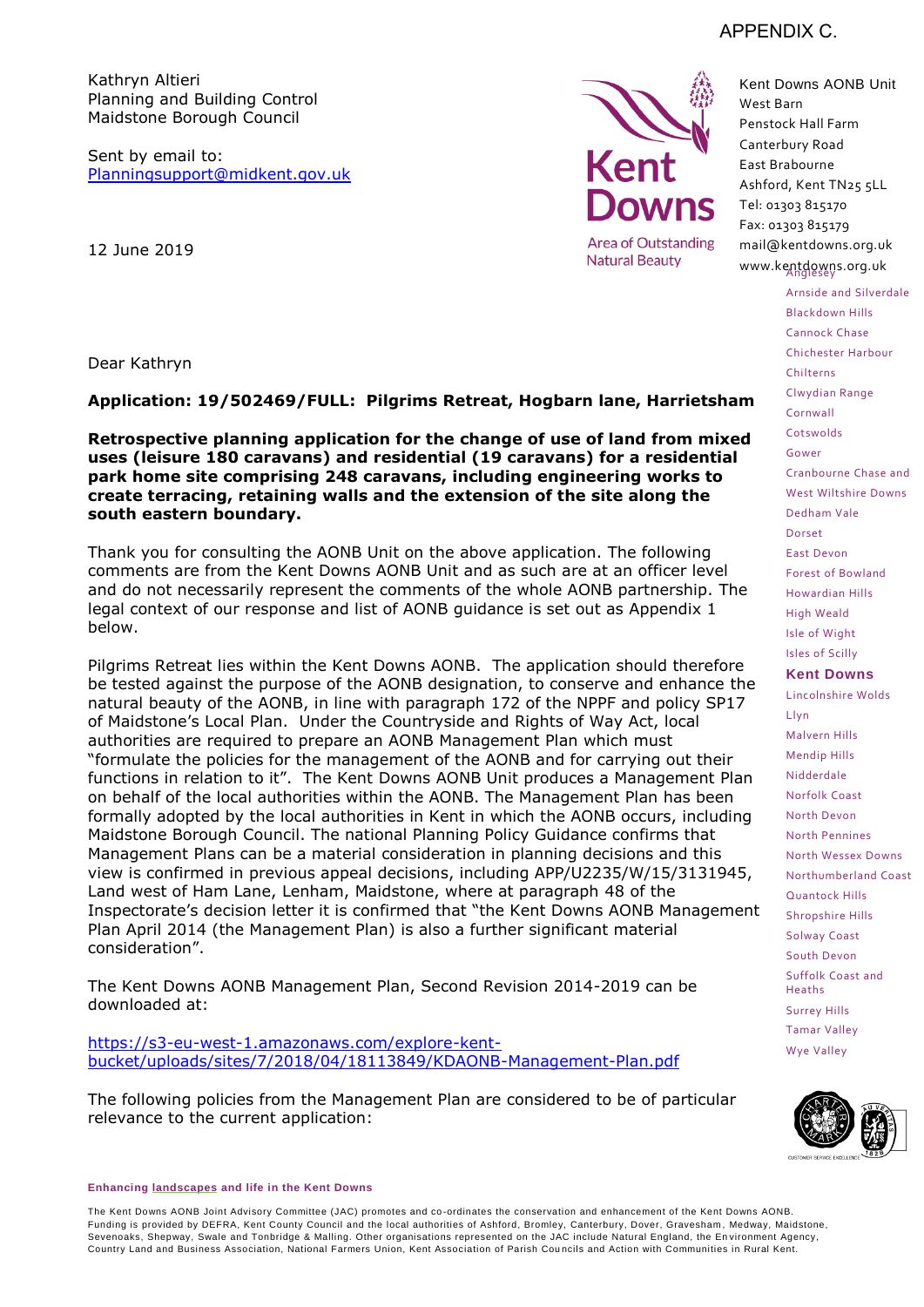**SD1** The need to conserve and enhance the natural beauty of the Kent Downs AONB is recognised as the primary purpose of the designation and given the highest level of protection within statutory and other appropriate planning and development strategies and development control decisions.

**SD2** The local character, qualities and distinctiveness of the Kent Downs AONB will be conserved and enhanced in the design, scale, setting and materials of new development, redevelopment and infrastructure and will be pursued through the application of appropriate design guidance and position statements which are adopted as components of the AONB Management Plan.

**SD3** New development or changes to land use will be opposed where they disregard or run counter to the primary purpose of the Kent Downs AONB.

**SD8** Proposals which negatively impact on the distinctive landform, landscape character, special characteristics and qualities, the setting and views to and from the AONB, will be opposed unless they can be satisfactorily mitigated.

**SD7** To retain and improve tranquillity, including the experience of dark skies at night, careful design and the use of new technologies should be used. New developments and highways infrastructure which negatively impact on the local tranquillity of the Kent Downs AONB will be opposed unless they can be satisfactorily mitigated.

**SD9** The particular historic and locally distinctive character of rural settlement and buildings of the Kent Downs AONB will be maintained and strengthened. The use of locally-derived materials for restoration and conservation work will be encouraged. New developments will be expected to apply appropriate design guidance and to be complementary to local character in form, setting, scale, contribution to settlement pattern and choice of materials. This will apply to all development, including road design (pursed through the adoption and implementation of the AONB Rural Streets and Lanes Design handbook), affordable housing, development on farm holdings (pursued through the farmstead design guidance), and rights of way signage.

**LLC1** The protection, conservation and enhancement of special characteristics and qualities, natural beauty and landscape character of the Kent Downs AONB will be supported and pursued.

**WT1** Threats to the existing extent of woodland and transitional habitats around woodland will be resisted. Extension of both habitats types will be supported where appropriate to landscape character. The loss of ancient woodland will be opposed.

**WT7** Activities and developments causing damage to woodlands, such as disease, illegal and harmful recreation, an expanding deer population, poorly managed use for game rearing and development associated with wood lotting, will be addressed by appropriate means. Inappropriate developments subject to planning control will be opposed, other available regulatory mechanisms supported, and positive, strategic management interventions pursued.

The application site lies within the Mid Kent Downs landscape character area as classified in the Landscape Character Assessment of the AONB where one of the overall landscape character objectives is identified as to seek to conserve the small scale of the roads and villages and the remote quality of the countryside and control urban fringe pressures. Within the Mid Kent Downs LCA, the site lies within the Bicknor Local Character Area where specific guidelines include seeking the use of sympathetic local materials such as brick, tile and flint.

Large scale and/or permanent Caravan Parks in the AONB rarely constitutes appropriate development as by reason of the utilitarian design of the caravans, they fail to conserve or enhance the local character, qualities and distinctiveness of the AONB and therefore fail to meet the key requirement of conserving and enhancing landscape and scenic beauty within the

#### **Enhancing landscapes and life in the Kent Downs**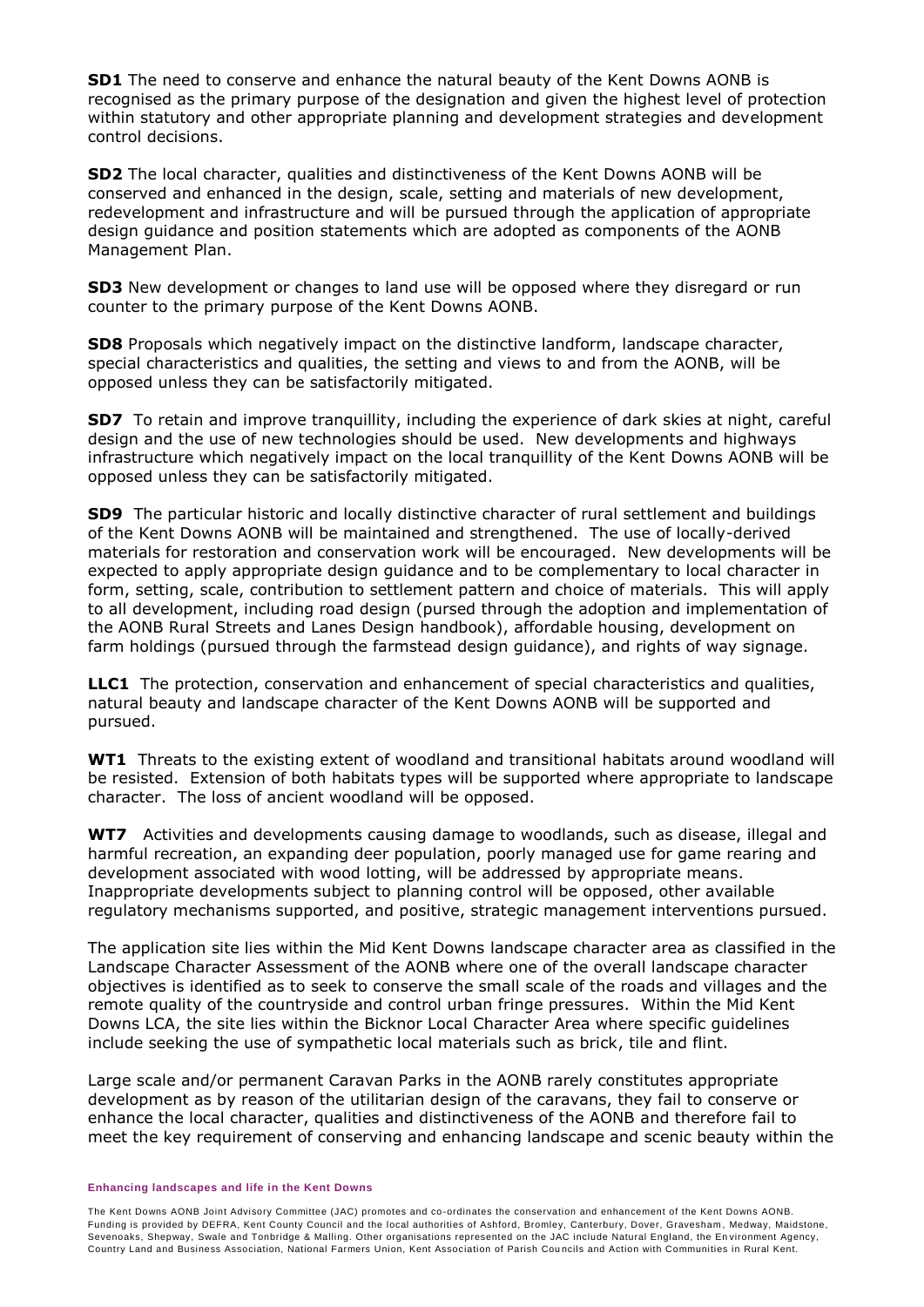designated area. This retrospective application, which involves a significant extension in the number and density of caravans at the site, which is in a remote, rural location that is unconnected to existing settlement pattern in the locality, would fail to comply with the guidelines for development in the Mid Kent Downs LCA and would clearly be in conflict with the objectives of the Kent Downs AONB Management Plan as well as national and local plan policies that seek to conserve and enhance the AONB. Harm would be exacerbated by the removal of existing vegetation including trees, remodeling of land levels to form artificial terraces and the construction of a retaining wall, introducing a suburban feature in this rural location. Harm would also arise as a result of an increase in lighting as a result of both an increase in numbers of caravans and also the permanent, rather than temporary occupation of the caravans. The increase in the amount and density of caravans allows little in the way of significant tree planting between the units to help assimilate them into their rural surroundings. The proposed landscape mitigation is considered very meagre and fails to adequately compensate for the substantive harm that would result from the proposal.

The AONB Unit strongly disagrees with the conclusions of the LVIA submitted in support of the proposal. We do not consider the Sensitivity of the site to be 'low to medium' and given the site's location within the nationally designated AONB, on a vegetated valley side that (prior to the works) was entirely in keeping with the identified local landscape character, consider landscape value should be assessed as high. Clearance and leveling of 0.8ha of coppiced valley side with artificially engineered platforms to accommodate an expanded area of permanently stationed caravans does not in our view constitute a 'minor' change to the landscape, nor do we agree that there would be a 'low to medium' magnitude of change to landscape character. It is also considered incorrect to assess a lower impact on landscape character on the basis of a lack of wider visibility of the site. The AONB Unit considers the high sensitivity of the site and a high magnitude of change would give rise to a major adverse (i.e. significant) effect on landscape character. Furthermore, reducing assessed levels of harm on the basis of the small scale of the area affected and visual dissociation with the surrounding area is wholly inappropriate; while the site is relatively contained within the wider landscape and the development may not affect wider long distance views, this is not the sole test for acceptability of development in an AONB. The AONB is a wide and large expanse of area and any development which significantly detracts from elements which contribute to that wider natural and scenic beauty would not conserve or enhance it. The proposal would have a detrimental impact on many of the special characteristics and qualities of the Kent Downs including landform and views, tranquillity (through the introduction of additional lighting), biodiversity rich habitats and woodland and trees – contrary to the conclusion in the LVIA that 'there would only be a very minor impact on very few elements of the special qualities and characteristics of the AONB'.

In conclusion, it is considered that the proposal would weaken the characteristics and qualities of natural beauty and have a significant detrimental impact on landscape character and the proposal disregards the primary purpose of the AONB designation, namely the conservation and enhancement of its natural beauty and would therefore be contrary to both paragraph 172 of the NPPF and policy SP17 of Maidstone's Local Plan.

The Kent Downs AONB Unit therefore objects to this application.

I would be happy to discuss further if this would be helpful.

Yours sincerely

KMMer

Katie Miller Planning Manager, Kent Downs AONB Unit

#### **Enhancing landscapes and life in the Kent Downs**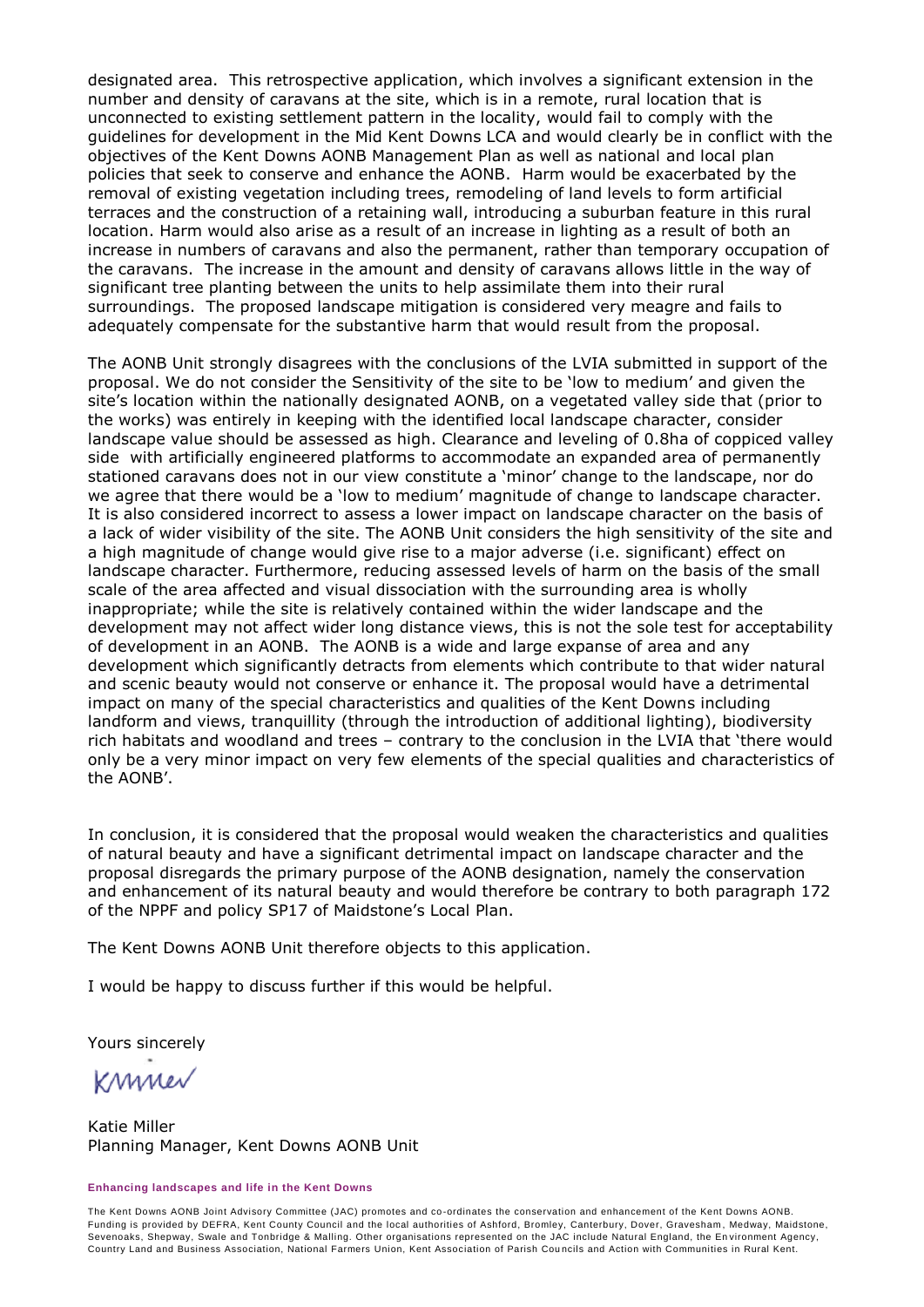#### **APPENDIX 1**

# **Planning consultations with the Kent Downs AONB Unit**

#### **Background and context:**

The Kent Downs Area of Outstanding Natural Beauty partnership (which includes all the local authorities within the AONB) has agreed to have a limited land use planning role. In summary this is to:

- Provide design guidance in partnership with the Local Authorities represented in the AONB.
- Comment on forward/strategic planning issues-for instance Local Development Frameworks.
- Be involved in development management (planning applications) in exceptional circumstances only, for example in terms of scale and precedence.
- Provide informal planning advice/comments on development control (planning applications) at the request of a Kent Downs AONB Joint Advisory member and /or Local Authority Planning Officer.

# **The Countryside and Rights of Way Act 2000**

The primary legislation relating to AONBs is set out in the Countryside and Rights of Way Act 2000. Section 85 of this Act requires that in exercising any functions in relation to land in an AONB, or so as to affect land in an AONB, relevant authorities, which includes local authorities, shall have regard to the purpose of conserving and enhancing the natural beauty of the AONB. This is known as the 'Duty of Regard'. The Duty of Regard can be demonstrated by testing proposals against the policies set out in the Kent Downs AONB Management Plan and its supporting guidance (see below).

#### **Relationship of the AONB Management Plan and Development Management**

The CRoW Act requires that a management plan is produced for each AONB, and accordingly the first Kent Downs AONB Management Plan was published in April 2004. The second revision Management Plan (20014-2019) has been formally adopted by all the local authorities of the Kent Downs. The Management Plan may be viewed on the Kent Downs web site. Please let us know if you would like any hard copies.

[https://s3-eu-west-1.amazonaws.com/explore-kent](https://s3-eu-west-1.amazonaws.com/explore-kent-bucket/uploads/sites/7/2018/04/18113849/KDAONB-Management-Plan.pdf)[bucket/uploads/sites/7/2018/04/18113849/KDAONB-Management-Plan.pdf](https://s3-eu-west-1.amazonaws.com/explore-kent-bucket/uploads/sites/7/2018/04/18113849/KDAONB-Management-Plan.pdf)

Under the CRoW Act, the Management Plan is required to 'formulate the (Local Authority) policies for the management of the AONB and for carrying out their functions in relation to it'. The policies of the Kent Downs AONB Management Plan are therefore the adopted policies of all the Local Authorities in the Kent Downs.

The national Planning Policy Guidance confirms that AONB Management Plans can be a material consideration in planning decisions and this view is confirmed in previous appeal decisions, including APP/U2235/W/15/3131945, Land west of Ham Lane, Lenham, Maidstone,

#### **Enhancing landscapes and life in the Kent Downs**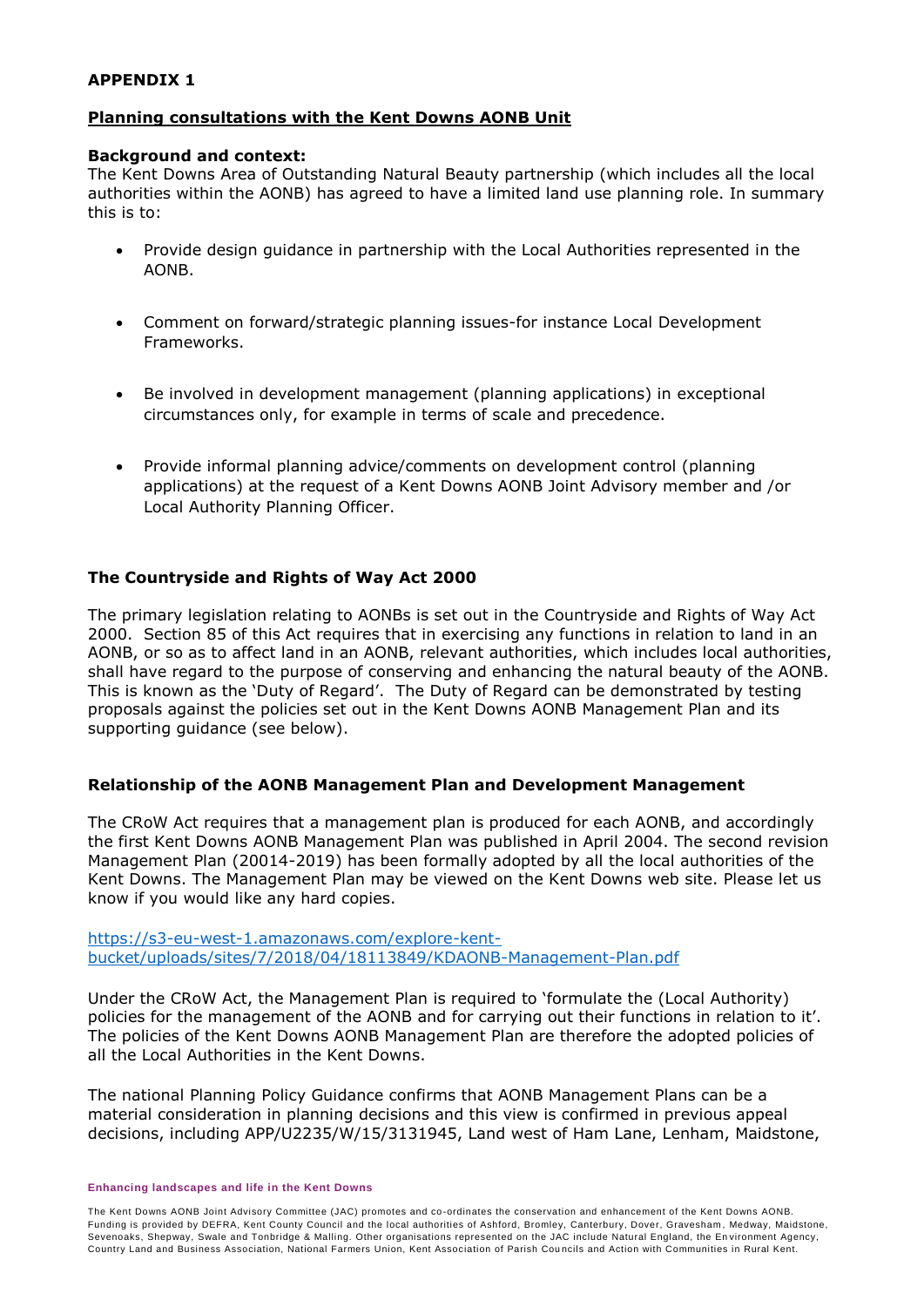where at para 48 of the Inspectorate's decision letter, it is confirmed that "the Kent Downs AONB Management Plan April 2014 (the Management Plan) is also a further significant material consideration". The decision can be downloaded at:

#### <https://acp.planninginspectorate.gov.uk/ViewCase.aspx?caseid=3131945>

Any Kent Downs AONB Unit response to consultations on planning applications will reflect the policies of the Management Plan along with other Kent Downs AONB produced guidance which help support the delivery of the policies of the Management Plan, as set out below.

## **Other Kent Downs AONB Guidance**

# [Kent Downs Landscape Design Handbook](https://s3-eu-west-1.amazonaws.com/explore-kent-bucket/uploads/sites/7/2018/04/18113859/Landscape-Design-Handbook.pdf)

Design guidance based on the 13 landscape character areas in the Kent Downs. Guidance is provided on fencing, hedges, planting, gateways etc. to help the conservation and enhancement of the AONB.

#### [Kent Downs Renewable Energy Position Statement](https://s3-eu-west-1.amazonaws.com/explore-kent-bucket/uploads/sites/7/2018/06/12160128/Renewable_EnergyPosition_Statement.pdf)

Provides a clearly articulated position for the Kent Downs AONB partnership with regards to renewable energy technologies. It recognises that each Local Planning Authority must balance the impact of proposals for renewables on the AONB with all the other material planning considerations.

#### [Kent Rural Advice Service Farm Diversification Toolkit](https://s3-eu-west-1.amazonaws.com/explore-kent-bucket/uploads/sites/7/2018/04/18112817/Farm-Diversification-Toolkit.pdf)

Guidance on taking an integrated whole farm approach to farm developments leading to sound diversification projects that benefit the Kent Downs.

#### [Kent Downs Land Manager's Pack](https://www.kentdowns.org.uk/landscape-management/management-publications/)

Detailed guidance on practical land management from how to plant a hedge to creating ponds and enhancing chalk grassland.

# [Rural Streets and Lanes -](https://s3-eu-west-1.amazonaws.com/explore-kent-bucket/uploads/sites/7/2018/04/18113912/Rural-Streets-and-Lanes-a-design-handbook.pdf) A Design Handbook

Guidance on the management and design of rural lanes and streets that takes the unique character of the Kent Downs into account. This document discusses the principle of shared space and uses examples from around the UK and Europe. The Handbook has been adopted by Kent County Council as policy.

#### [Managing Land for Horses](https://s3-eu-west-1.amazonaws.com/explore-kent-bucket/uploads/sites/7/2018/04/18113905/ManagingLandforHorses.pdf)

A guide to good practice on equine development in the Kent Downs, including grassland management, fencing, trees and hedges, waste management and basic planning information.

#### [Kent Farmstead Guidance and Kent Downs Farmstead Guidance](https://s3-eu-west-1.amazonaws.com/explore-kent-bucket/uploads/sites/7/2018/04/18113853/Kent_Downs_AONB_Farmstead_Guidance.pdf)

Guidance on the conservation, enhancement and development change of heritage farmsteads in the Kent Downs based on English Heritage's Kent and National Character Area Farmstead Statements. Includes an Assessment method and Design Guidance.

#### [Kent Downs Setting Position Statement](https://s3-eu-west-1.amazonaws.com/explore-kent-bucket/uploads/sites/7/2018/06/12160119/Setting-Position-Statement.pdf)

An advisory document providing guidance on issues of setting including the legislative basis for considering setting, identification of where setting is likely to be an issue and provision of advice on how to mitigate potential impacts.

#### **Enhancing landscapes and life in the Kent Downs**